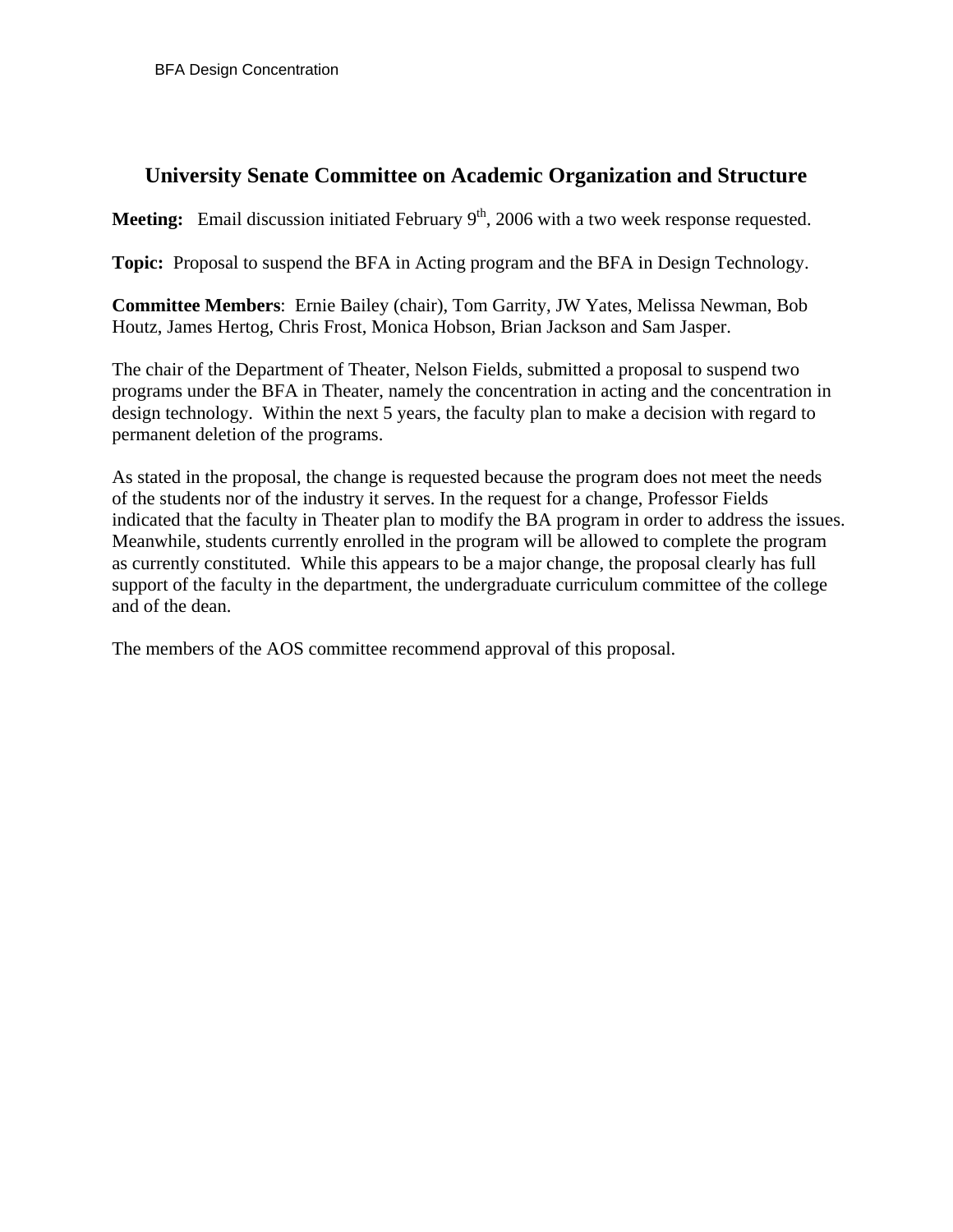

Department of Theatre

October 6, 2005

**MEMO** 

College of Fine Arts 114 Fine Arts Building Lexington, KY 40506-0022 (859) 257-3297 Fax: (859) 257-3042 www.ukv.edu

 $\mathscr{C}_{\mathbb{Z}}$  $To:$ Bob Shay, Dean of Fine Arts Nelson Fields, Chair, Department of Theatre From:

Department of Theatre Curriculum Changes RE:

Attached are requests for changes to undergraduate programs in the Department of Theatre. The faculty agreed to these changes at the September 28<sup>th</sup> Faculty Meeting. A summary of those changes and explanation follows.

- Suspension of the BFA program in Acting and Design/Technology We are requesting these programs be suspended for the time being until the faculty can better re-evaluate the need for them. The programs as written do not fulfill the requirements of a true BFA program. Recent conversations at conferences such as Southeastern Theatre Conference and United States Institute for Theatre Technology indicates faculty members in graduate programs are less interested in students with a BFA preferring a student with a BA degree. We have felt for some time the BFA programs are not working and want to use this time to rewrite the BA curriculum and make a final decision as to the dispensation of the BFA programs.
- Change in BA Program This change in the Practicum requirement will allow students more flexibility in working on productions that are required as the cocurricular component of the degree. This change simply makes the Practicum requirement 5 hours of any Practicum rather than the current requirement of dictating specific Practicums.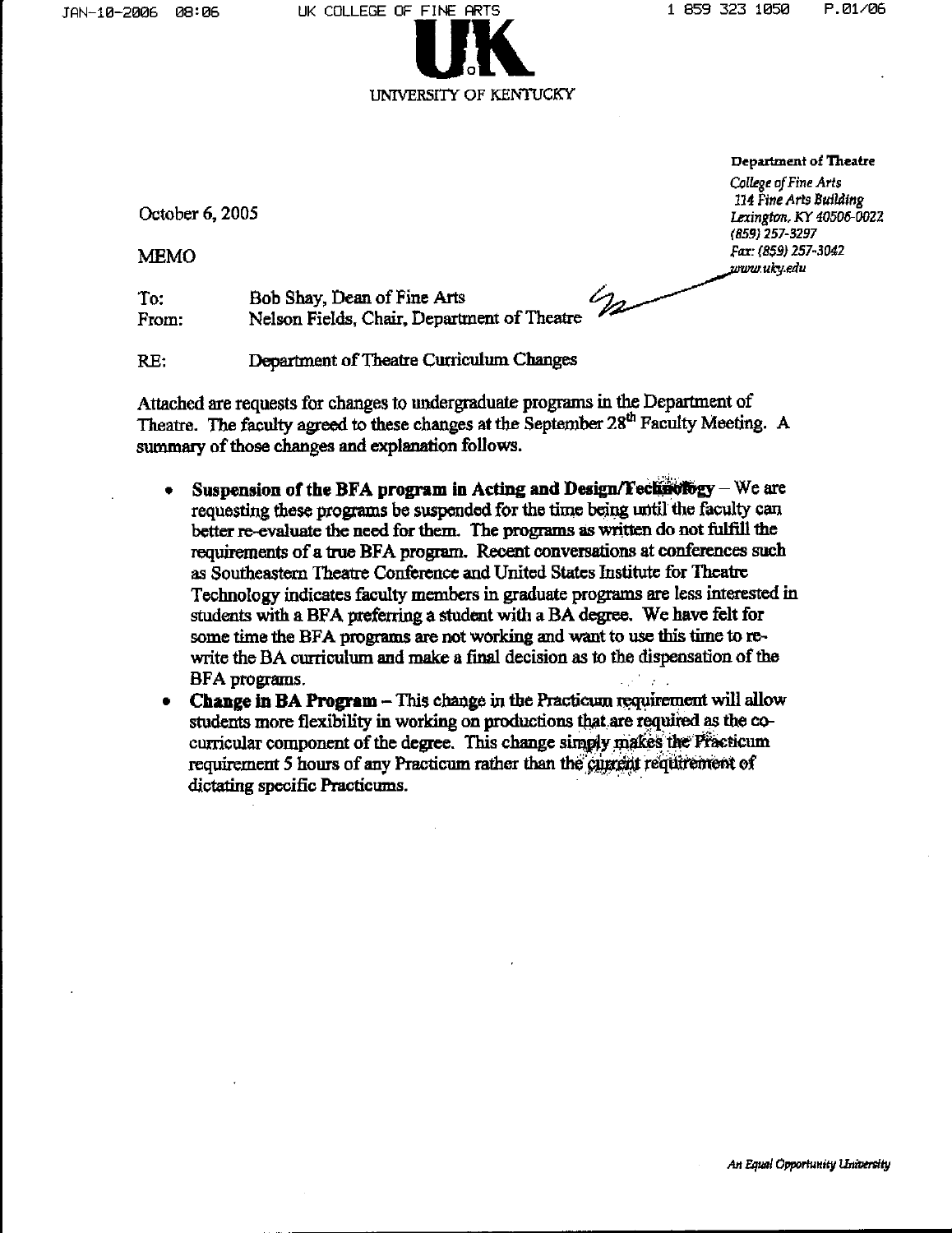

#### **College of Fine Arts**

Office of the Dean 202 Fine Arts Building Lexington, KY 40506-0022 (859) 257-1707 Administration (859) 257-1709 Student Affairs (859) 257-1708 Fiscal Affairs Fax: (859) 323-1050 www.uky.edu/FineArts

January 24, 2006

### **MEMORANDUM**

| TO:   | University Senate Council             |
|-------|---------------------------------------|
| FROM: | Robert Shay Dean                      |
| RE:   | Proposed Suspension of B.F.A. Degrees |

The Curriculum Committee of the College of Fine Arts met and approved the suspension of the B.F.A. in Theatre, Concentration in Acting and the B.F.A. in Theatre, Concentration in Design/Technology at their October 21, 2005 meeting. The Undergraduate Council also approved the suspension of these programs at their meeting on December 13, 2005.

in Theatre

The Theatre Department and the College of Fine Arts plan to make a final decision with regard to the permanent deletion of these programs within the next five years.

Please feel free to contact me if you need additional information.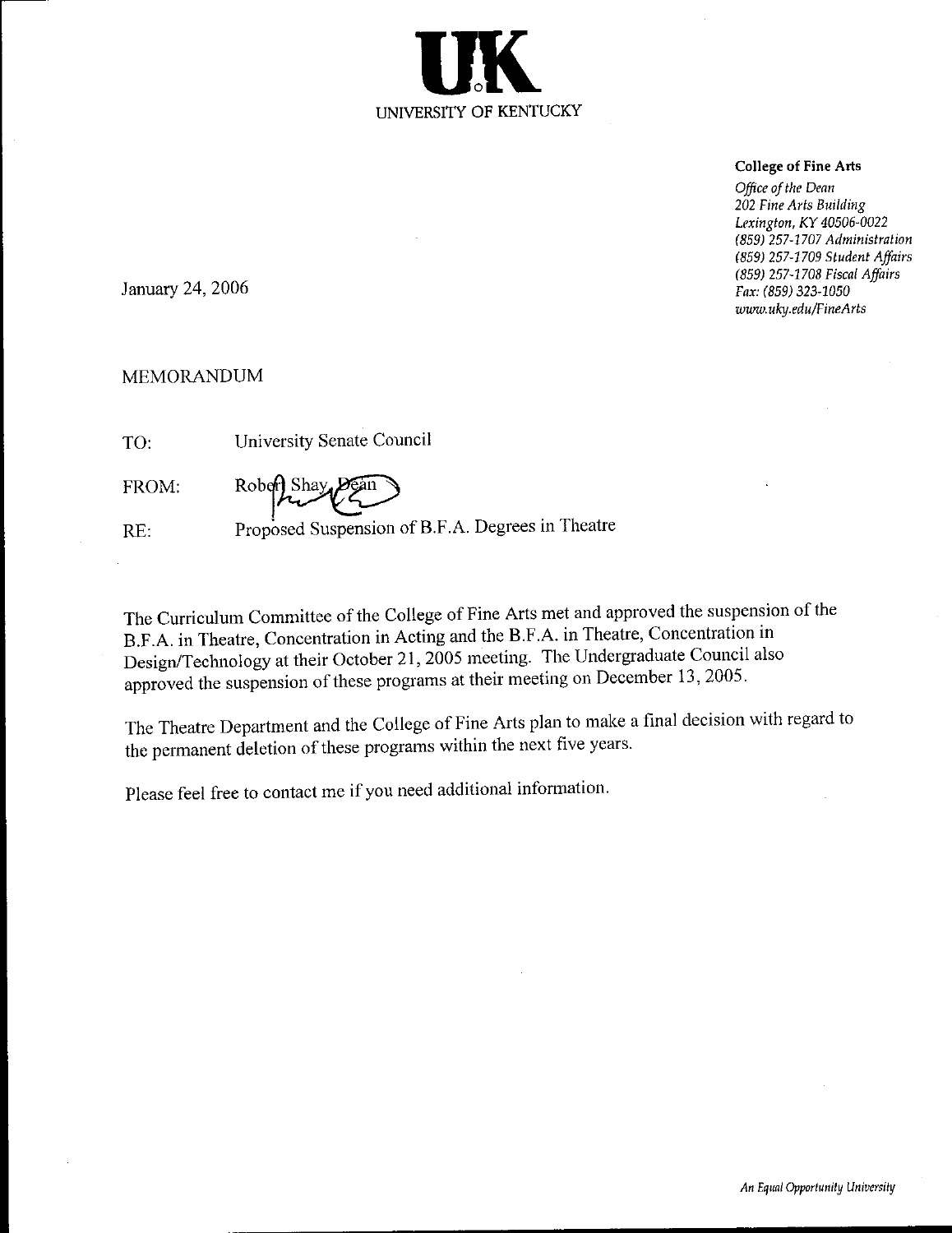<u>UNIVERSITY SENATE REVIEW AND CONSULTATION SUMMARY SHEET</u>

Name/email/phone for proposal contact: Nelson Fields - nelson.fields@uky.edu - 257-3297 Proposal Title: Suspension of BFA Programs in Theatre

Instruction: To facilitate the processing of this proposal please identify the groups or individuals reviewing the proposal, identify a contact person for each entry, provide the consequences of the review (specifically, approval, rejection, no decision and vote outcome, if any) and please attach a copy of any report or memorandum developed with comments on this proposal.

| Reviewed by: (Chairs, Directors, Faculty<br>Groups, Faculty Councils, Committees, | Contact person<br>Name (phone/email)                                               | Consequences of<br>Review: | Proposal<br>Date of<br>Review | $(yes$ or no)<br>Attached?<br>Summary<br>Review |
|-----------------------------------------------------------------------------------|------------------------------------------------------------------------------------|----------------------------|-------------------------------|-------------------------------------------------|
|                                                                                   | nelson.fields@uky.edu<br>Nelson Fields<br>257-3297                                 | Accepted                   | 9/8/2005                      | Yes, Memo<br>1/23/2006<br>dated                 |
| College of Fine Arts Curriculum                                                   | ice Christ, investigator<br>$7 - 2303$<br>$\frac{5}{2}$<br>$\overline{\mathbf{z}}$ | Accepted                   | 10/21/05                      | Yes, memo<br>dated 1/24/06                      |
| Undergraduate Council                                                             | Ruth Beattie, investigator   Accepted<br>257-7647                                  |                            | 12/13/05                      | ş                                               |
|                                                                                   |                                                                                    |                            |                               |                                                 |
|                                                                                   |                                                                                    |                            |                               |                                                 |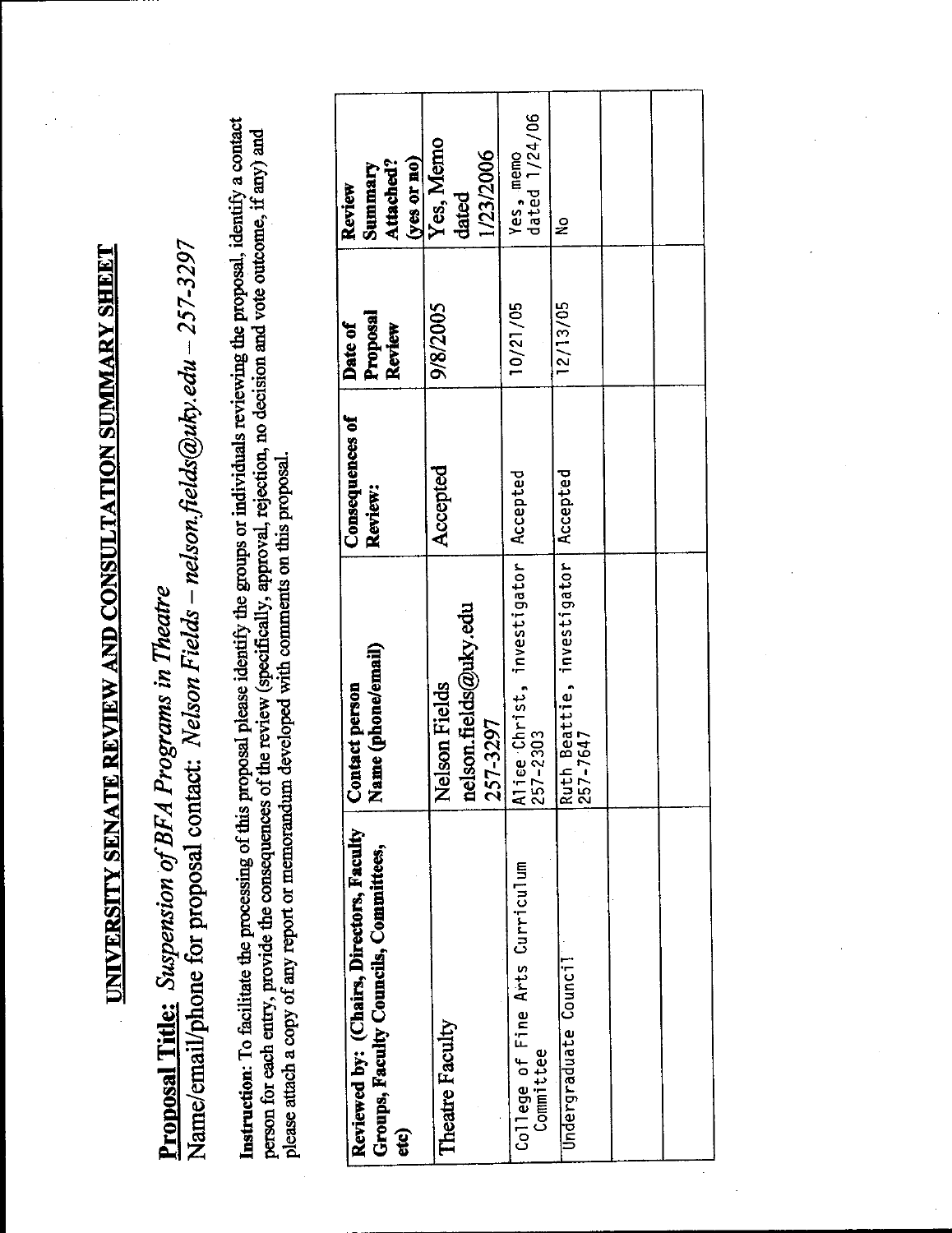January 23, 2006

## **MEMO**

To: **Theatre Faculty** 

From: Nelson Fields Chair, Department of Theatre

In order to expedite the suspension of the BFA program we agreed to last semester, I have been asked to provide the Senate Council with a signed document stating that all members of the Theatre Faculty agreed to this proposal. Therefore, I am asking each of you to sign the following statement.

UNIVERSITY OF KENTUCKY

As a member of the Theatre faculty, I have agreed to the suspension of the Bachelor of Fine Arts (BFA), both concentrations - Acting and Design/Technology, until such time as we can make a decision to eliminate or restore them with a revised curriculum.

| Tony Hardin                                                  |
|--------------------------------------------------------------|
| Signature (Tony Hardin)<br><b>Nelson Fields</b>              |
| Signature (Nelson Fields) Relson Fields                      |
| <b>Bob Haven</b>                                             |
| Signature (Bob Haven) $\langle \oint A \phi \rangle$         |
| <b>Russell Henderson</b>                                     |
| <u> 2 Sabbatical</u> Spring<br>Signature (Russell Henderson) |
| Nancy Jones                                                  |
| Signature (Nancy Jones)                                      |
| John Holloway                                                |
| Signature (John Holloway)                                    |
| Andrew Kimbrough                                             |
| Signature (Andrew Kimbrough)                                 |
| Geri Maschio<br>no edur                                      |
| Signature (Geri Maschio)                                     |
| Rhoda-Gale Pollack                                           |
| Frada-<br>$\alpha$<br>Signature (Rhoda-Gale Pollack)         |
| David Steinmetz                                              |
| Signature (David Steinmetz)                                  |

**Department of Theatre** 

College of Fine Arts 114 Fine Arts Building Lexington, KY 40506-0022  $(859)$  257-3297 Fax: (859) 257-3042 www.uky.edu